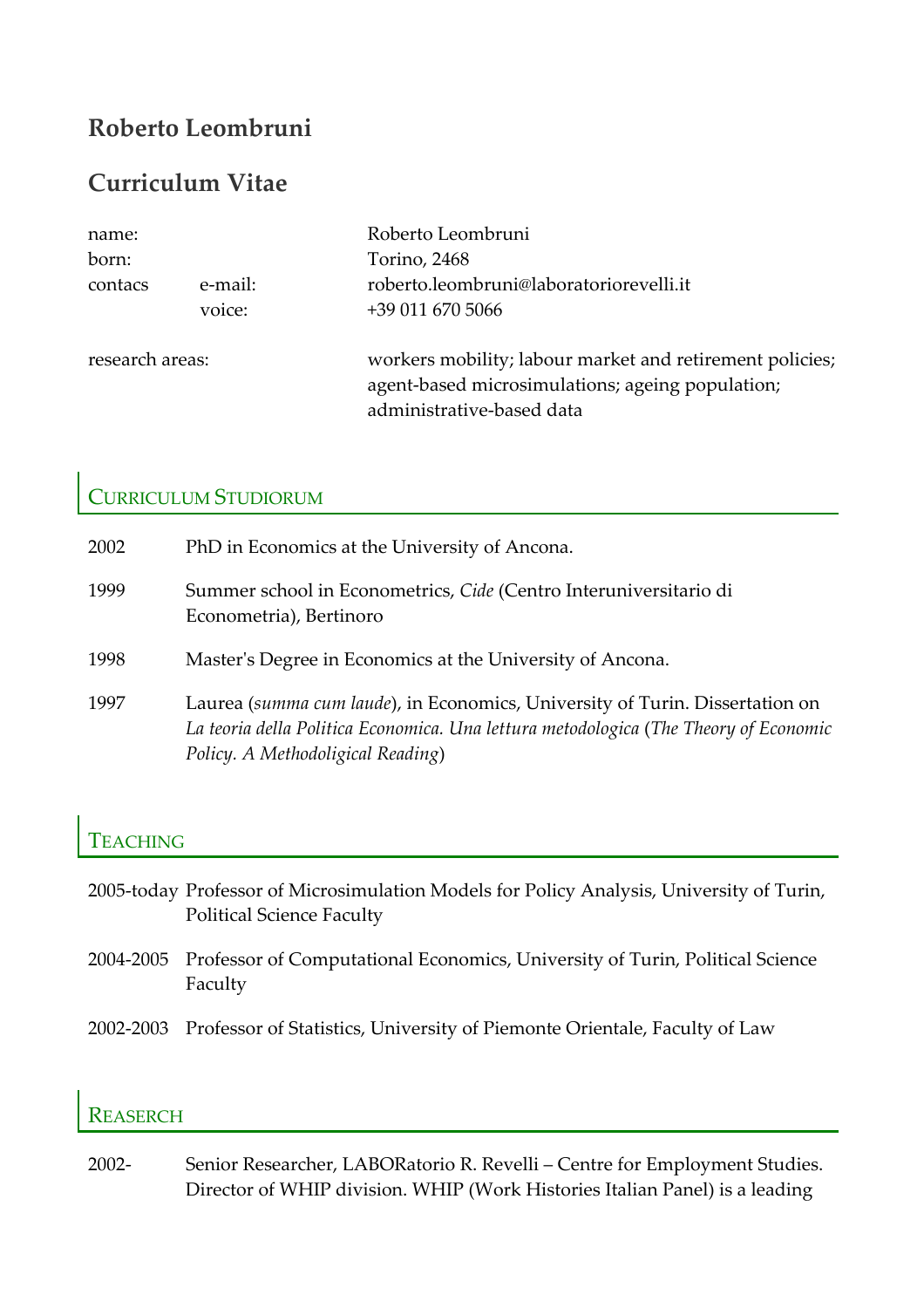|           | Italian database for labour and welfare studies, based on INPS (Italian's<br>National Social Security Administration) administrative archives.<br>Cohordinator (with Matteo Richiardi) of the unit on agent-based<br>microsimulations. |
|-----------|----------------------------------------------------------------------------------------------------------------------------------------------------------------------------------------------------------------------------------------|
| 2003      | Visiting scholar, Hokkaido University, Sapporo                                                                                                                                                                                         |
| 2001      | Visiting Reasercher at the School of Finance and Economics, University of<br>Technology, Sidney                                                                                                                                        |
| 2000-2001 | Post-Doc fellow, University of Turin, Political Science Faculty                                                                                                                                                                        |
| 1998-1999 | Senior Researcher, R&P - Ricerche e Progetti, Turin.                                                                                                                                                                                   |
| 1996      | Research assistant at Icer - International Center of Economic Research, Turin                                                                                                                                                          |

### PUBLICATIONS – JOURNAL ARTICLES

"Exploring a new ExpAce: The complementarities between Experimental Economics and Agent‐based Computational Economics" (2007), *Journal of Social Complexity* (with B. Contini e M. Richiardi), vol. 3 n. 1

"From work to retirement: a tale of bumpy routes" (2006), *Review of Political Economy*, Vol. 18, n. 3, pp. 359‐378 (with B. Contini)

"Herd behavior and non-fundamental asset price fluctuations in financial markets" (2006)*, Macroeconomic Dynamics*, Vol. 10, No. 4 (with G.I. Bischi, M. Gallegati, L. Gardini, A. Palestrini)

"A common protocol for agent‐based social simulation" (2006), *JASSS ‐ Journal of Artificial Societies and Social Simulation*, vol. 9, n. 1 (with M. Richiardi, N. Saam, M. Sonnessa)

"LABORsim: an agent‐based microsimulation of labour supply. An application to Italy" (2006)*, Computational Economics*, n. 27, pp. 63‐88 (with M. Richiardi)

"A short, not pessimistic story about the economic impact of ageing" (2005), *Genus*, vol. LXI, n. 3‐4

"Why are economists sceptical about agent‐based simulations?" (2005), *Physica A*, Volume 355, Issue 1, (with M. Richiardi)

"La mobilità dei lavoratori in Italia. Nuove evidenze dal Work Histories Italian Panel" (*Workers mobility in Italy. New evidence from WHIP*) (2004), in *Sistema previdenza*, n. 3 (with R. Quaranta)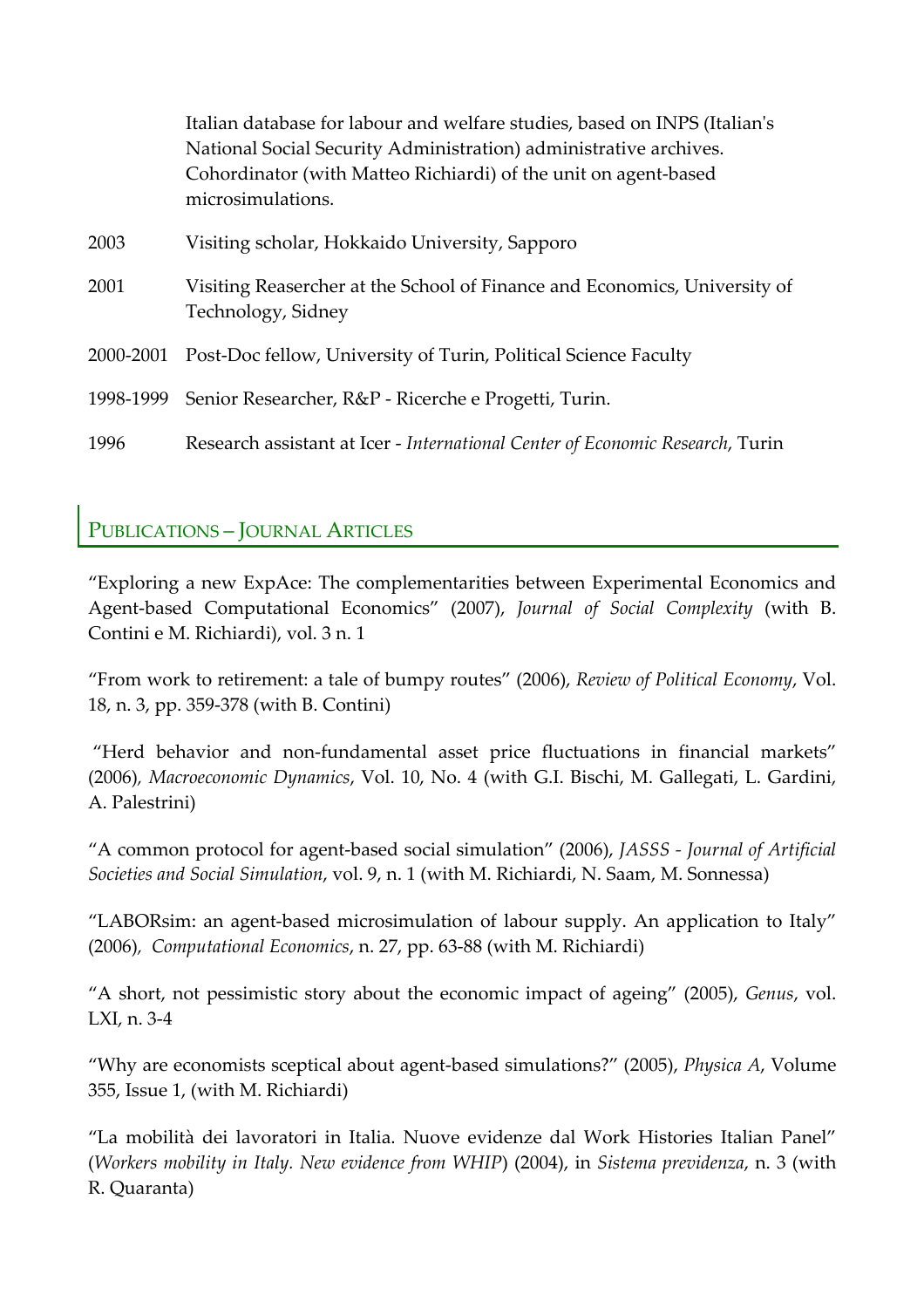"Selected papers from the workshop on industrial and labor dynamics. Editorial" (2004), *Advances in Complex Systems*, vol. 7, n. 2 (with Bruno Contini e Matteo Richiardi)

"Asset price dynamics among heterogeneous interacting agents" (2003)*, Computational Economics*, vol. 22, n. 27 (with C. Chiarella, M. Gallegati, A. Palestrini)

Contribution to the panel "Il ruolo delle simulazioni nelle scienze sociali" (2000), *Sistemi Intelligenti*, n. 2/2000

### PUBLICATIONS – BOOKS

*Industry and Labor Dynamics: The Agent‐Based Computational Economics Approach,* Singapore, World Scientific Press*,* 2004 (ed., with M. Richiardi)

Special issue of *Advances in Complex Systems* (2004, vol. 7, n. 2), "Selected papers from the Workshop on Industrial and Labor Dynamics. The Agent-based Computational Approach (Wild@Ace)" (ed., with B. Contini e M. Richiardi)

Special issue of *Computational Economics* (2006, n. 27), "Selected papers from the second Workshop on Industrial and Labor Dynamics. The Agent‐based Computational Approach (Wild@Ace)" (ed., with M. Richiardi)

#### PUBLICATIONS – BOOK CHAPTERS

"Wage mobility and dynamics in Italy 1993‐1998"*,* forthcoming su E. Lazear, K. Shaw (eds.) *The Structure of Wages within Firms. Europe and the United States*, Chicago, NBER (with B. Contini, L. Pacelli e C. Villosio)

"Ignoranda legis non ignoranda est" (2008), in R. Caterina (Ed.), *I fondamenti Cognitivi del Diritto: Percezioni, Rappresentazioni, Comportamenti*, Milano, Mondadori (with M. Novarese)

"Employability of older workers in Italy and Europe" (2006), in W. Herremans, N. Heuvel, C. Ehrel (eds.)*, Active Ageing: Early Retirement and Employabilty,* Steunpunt WAV – Resource Centre for Labour Market Research, Belgium (with C. Villosio)

"Una risposta alle critiche: le metodologie per la definizione dei modelli di simulazione" (2006), in P. Terna *et al.* (eds.), *Modelli per la complessità ‐ La simulazione ad agenti in economia*, Bologna, Il Mulino (with M. Richiardi)

"Percorsi verso la pensione. Storie lavorative dei lavoratori anziani in Italia" (2005), in B. Contini e U. Trivellato (eds.), *Eppur si muove. Dinamiche e persistenze nel mercato del lavoro italiano*, Bologna, Il Mulino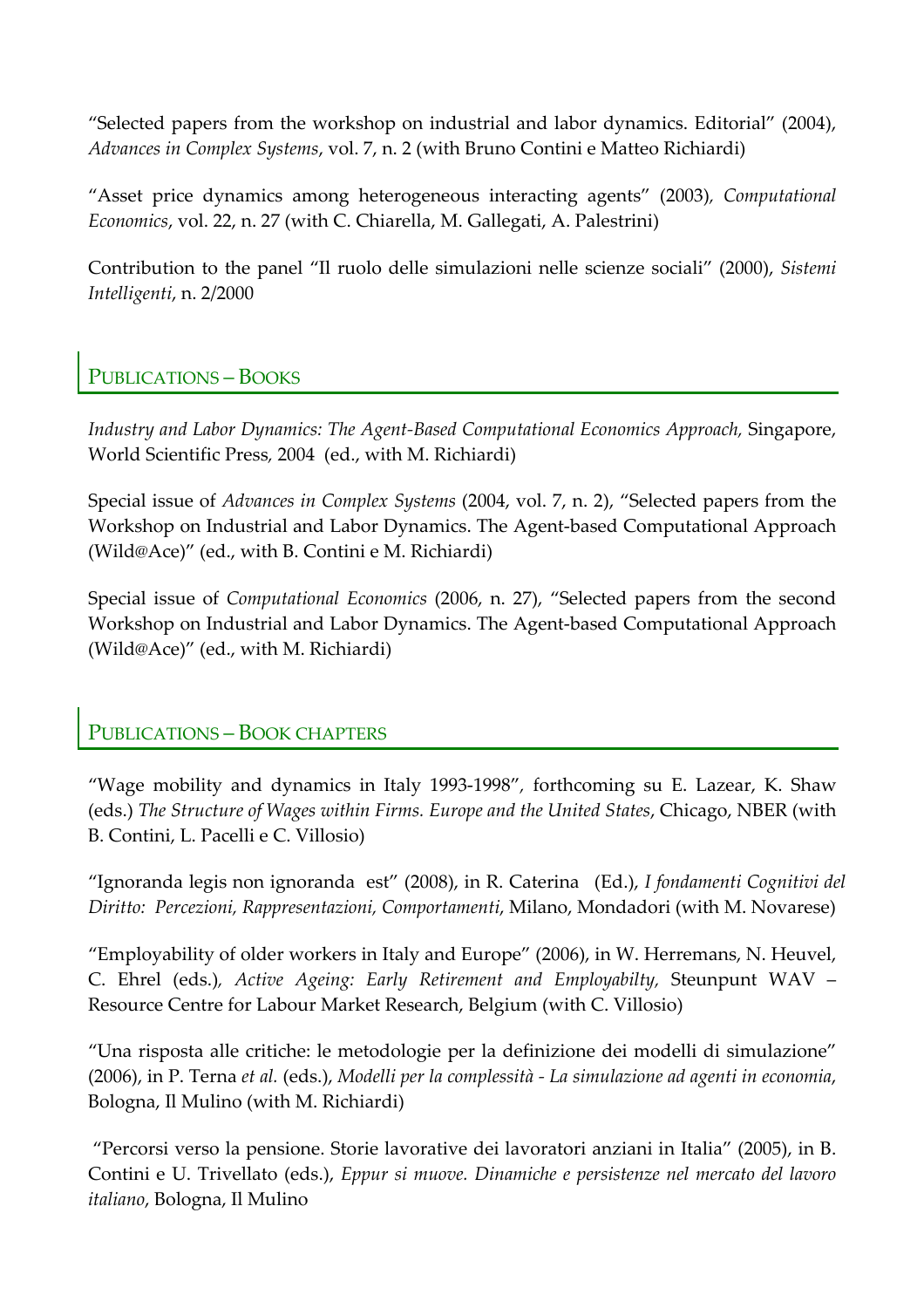"Whip, il *Work Histories Italian Panel*" (2005), in B. Contini e U. Trivellato (eds.), *Eppur si muove. Dinamiche e persistenze nel mercato del lavoro italiano*, Bologna, Il Mulino

"Eppure si muoveva già: Una breve storia della mobilità dei lavoratori in Italia" (2005), in B. Contini e U. Trivellato (eds.), *Eppur si muove. Dinamiche e persistenze nel mercato del lavoro italiano*, Bologna, Il Mulino (with R. Quaranta)

"La mobilità dell'insieme dei lavoratori 1995‐2003" (2005), in B. Contini e U. Trivellato (eds.), *Eppur si muove. Dinamiche e persistenze nel mercato del lavoro italiano*, Bologna, Il Mulino (with A. Paggiaro, R. Rosati, U. Trivellato)

"I percorsi degli anziani tra lavoro e pensione" (2004), in A. Golini (ed.), *L'invecchiamento della popolazione e della forza lavoro: aspettative e comportamenti di individui e aziende*, Roma, ISFOL, 2006

"Il turnover delle imprese e dei lavoratori" (2003), in Claudio Lucifora (ed.), *Mercato, occupazione e salari: la ricerca sul lavoro in Italia*, Milano, Mondadori Università (with Lia Pacelli)

"Mean Field Effects and Interaction Cycles in Financial Markets" (2003), in R. Cowan e N. Jonard (eds.), *Heterogeneous Agents, Interactions and Economic Performance*, Berlino, Springer Verlag (with M. Gallegati, A. Palestrini)

"Imprese, posti di lavoro e lavoratori: una sintesi" (2002), in B. Contini (ed.), *Osservatorio sulla mobilità del lavoro in Italia*, Bologna, Il Mulino (with B. Contini)

"Mobilità dei lavoratori in Italia, 1985‐1996: andamento ciclico e cambiamenti strutturali" (2002), in B. Contini (ed.), *Osservatorio sulla mobilità del lavoro in Italia*, Bologna, Il Mulino (with R. Quaranta)

"Aspetti istituzionali del mercato del lavoro" (2002), in B. Contini (ed.), *Osservatorio sulla mobilità del lavoro in Italia*, Bologna, Il Mulino (with C. Malpede)

"Asset Price Dynamics Among Heterogeneous Interacting Agents" (2002), in C. Urban (ed.), *Workshop 2002: Agent‐based simulation 3,* Proceedings, SCS ‐ European Publishing House, Erlangen, Ghent

"Industrial Dynamics with Quasi‐Zero Intelligence Interacting Firms" (2001), in A. Kirman e J.B. Zimmermann (eds.), *Economics with Heterogeneous Interacting Agents*, Berlino, Springer Verlag (with D. Delli Gatti e M. Gallegati)

"Growing Theories from the 'Bottom Up'. A Simple Entry‐Exit Model" (2001), in F. Luna e A. Perrone (eds.), *Agent‐Based Methods in Economics and Finance: Simulations in Swarm*, Dordrecht, Kluwer Academic Publishers (with D. Delli Gatti e M. Gallegati)